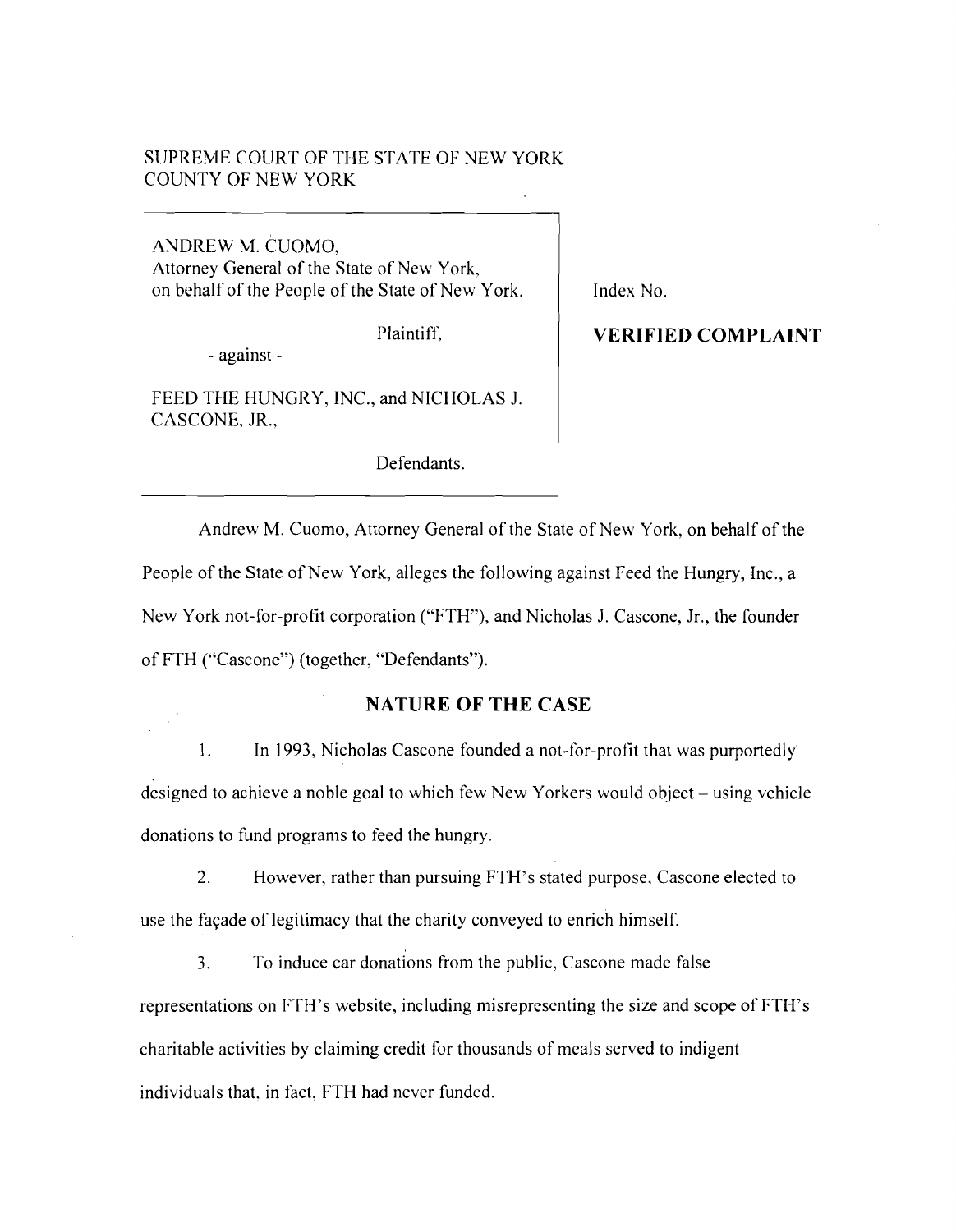4. Asked to account for FTH's charitable activities and for the amount of revenue FTH generated through accepting vehicle donations, Cascone has refused to provide information to the Office of the New York State Attorney General ("OAG"), electing to invoke his constitutional right against self-incrimination under the Fifth Amendment.

5. Asked whether he ever used FTH's charitable assets (including proceeds from the sale of vehicles donated to FTH) for his own personal benetit, Cascone again refused to answer citing his right against self-incrimination.

6. The full scope of what Cascone extracted from the charity remains unknown because he failed to maintain documents that show: (a) the vehicles donated to FTH; (b) how (and for how much) these cars were sold; and (c) what became of the cash or checks FTH received in connection with those sales. What is known is that of the more than \$430,000 deposited into FTH's bank accounts between 2002-2009, FTH donated less than \$7,850 (1.8%) to legitimate charities.

7. Cascone perpetuated his scheme by ensuring that FTH had no functioning Board to oversee his actions. According to its own filings with OAG, FTH has no directors other than Cascone since at least 2004, in violation of New York law governing not-for-profit corporations.

8. This arrangement has allowed Cascone to ignore his fiduciary duties and flout New York law with respect to the need for a charity: (a) to maintain adequate books and records; (b) to implement and maintain adequate procedures to account for revenues and expenses: and (c) to establish and exercise basic financial controls.

 $-2 -$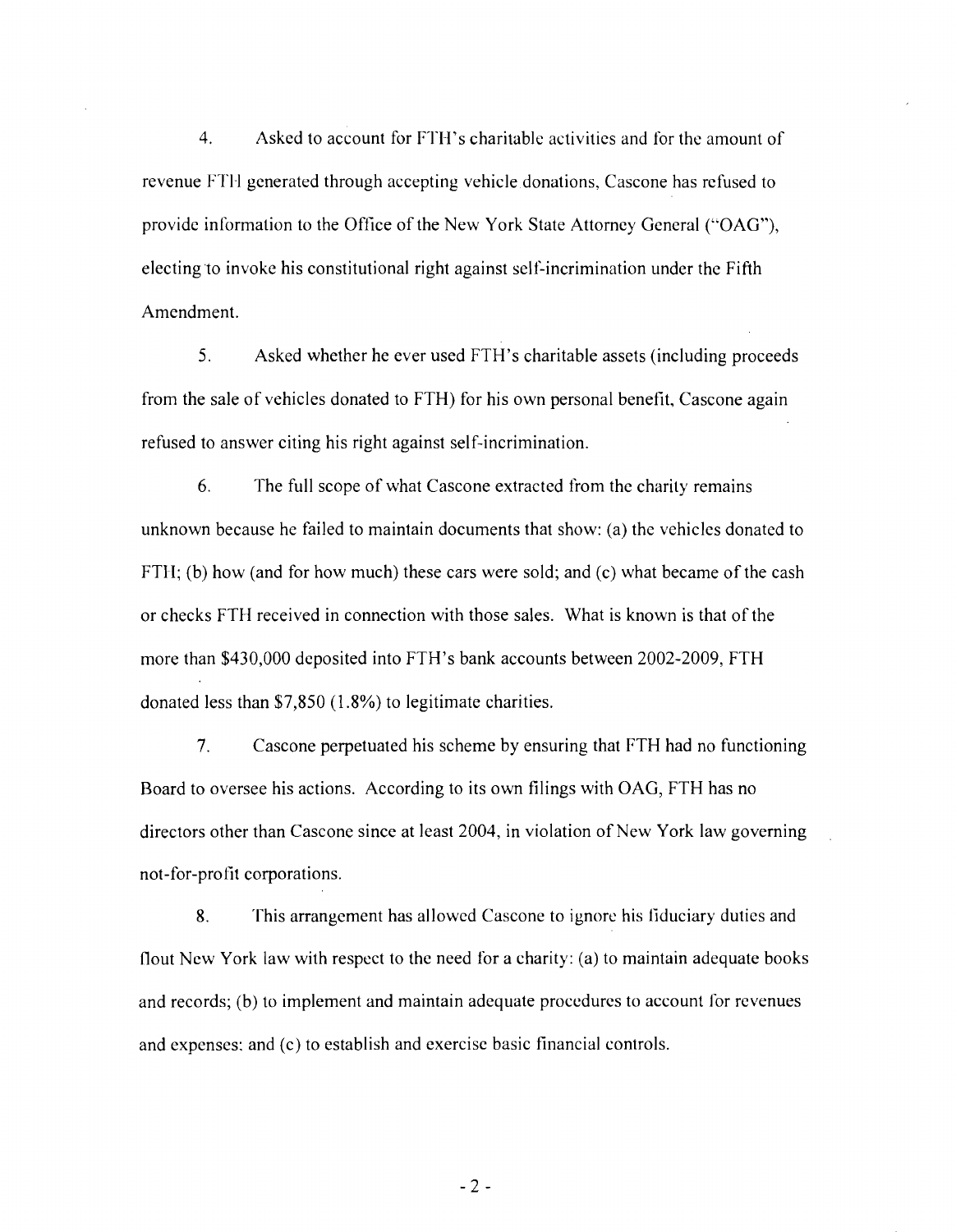9. The Attorney General seeks a judgment, among other things: (a) enjoining FTH and Cascone from soliciting charitable contributions from the public; (b) enjoining Cascone (or anyone acting on behalf of Cascone) from accessing, using, or distributing FTlI assets; (c) holding Cascone liable for his misappropriation and waste of FTll assets; (d) removing Cascone as an officer and director of FTH; (e) enjoining Cascone from serving as an officer or director of FTH or any other not-for-profit corporation in the future; (f) dissolving FTH; and (g) granting such other and further relief as the Court deems just and proper.

#### **PARTIES**

10. The Attorney General is responsible for overseeing the activities of New York not-for-profit corporations and the conduct of their officers and directors, in accordance with New York's Not-for-Profit Corporation Law ("N-PCL"), Estates, Powers & Trusts Law ("EPTL"), and Executive Law ("Exec. L.").

11. The Attorney General maintains offices at 120 Broadway, New York, New York.

12. Defendant FTH is incorporated in New York as a Type B (charitable), notfor-profit corporation under § 402 of the N-PCL. During the relevant period, FTH has maintained offices at 1910 Neptune Avenue, Brooklyn, NY and at 1531 Arthur Kill Road, Staten Island, NY.

13. FTII is registered with OAG's Charities Bureau. It files annual financial reports with the Charities Bureau, including the IRS Form 990 and the New York CHAR 500. FTH's certificate of incorporation states that its purposes include:

To collect food, clothing and other items to help needy individuals.

 $-3 -$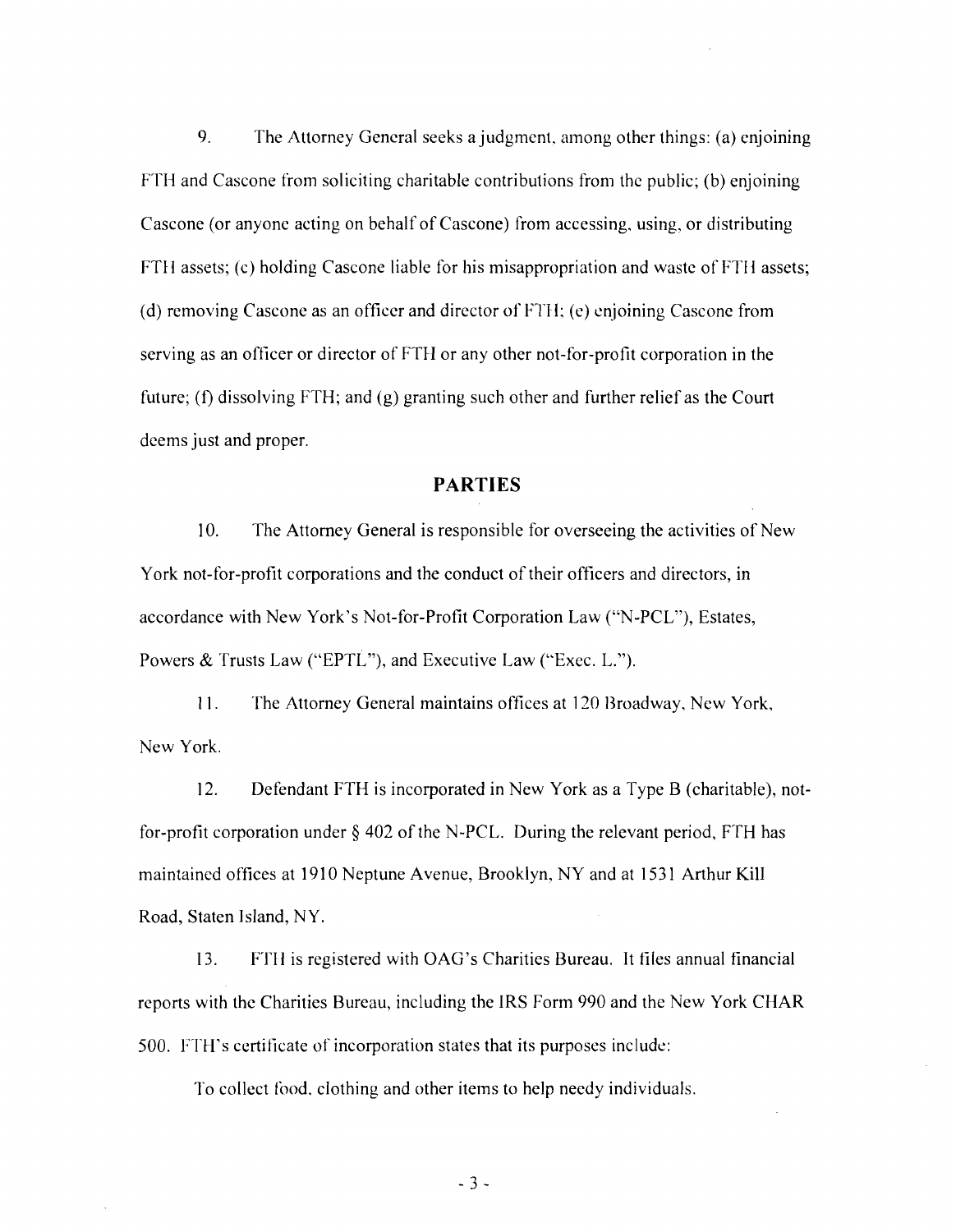To do any other act or thing incidental to or connected with the foregoing purposes or in advance thereof, but not for the pecuniary profit or financial gain of its members, directors or officers.

14. FTH is exempt from federal income tax under  $\S 501(c)(3)$  of the Internal Revenue Code. Its certificate of incorporation requires FTH to operate in a manner that would not cause it to lose that status.

15. Defendant Nicholas Cascone, Jr. resides at 31 Chatham Street, Staten Island, New York 10312-1398. Cascone is a co-founder of FTH. Cascone has served continuously as FTH's president and a member of its board of directors since FTH's incorporation in 1993.

## **JURISDICTION AND VENUE**

16. The Attorney General brings this action on behalf of the People of the State of New York under Article 7-A of the Executive Law, § 175, N-PCL §§ 112, 706, 714 and *no,* EPTL § 8.1-4, and as *parens patriae.* 

17. Under Exec. L. § 175, the Attorney General is authorized to bring an action based on violations of Article 7-A of the Executive Law to enjoin the fraudulent solicitation or collection of charitable funds and for an order removing any director or other person responsible for the violations.

18. Under N-PCL §§ 720(a) and 720(b), the Attorney General is authorized to bring an action to require the directors and officers of a New York not-for-profit corporation to account for the mismanagement of corporate assets and for transfers, loss, or waste of corporate assets in violation of their fiduciary duties and to recover all resulting damages from such officers and directors.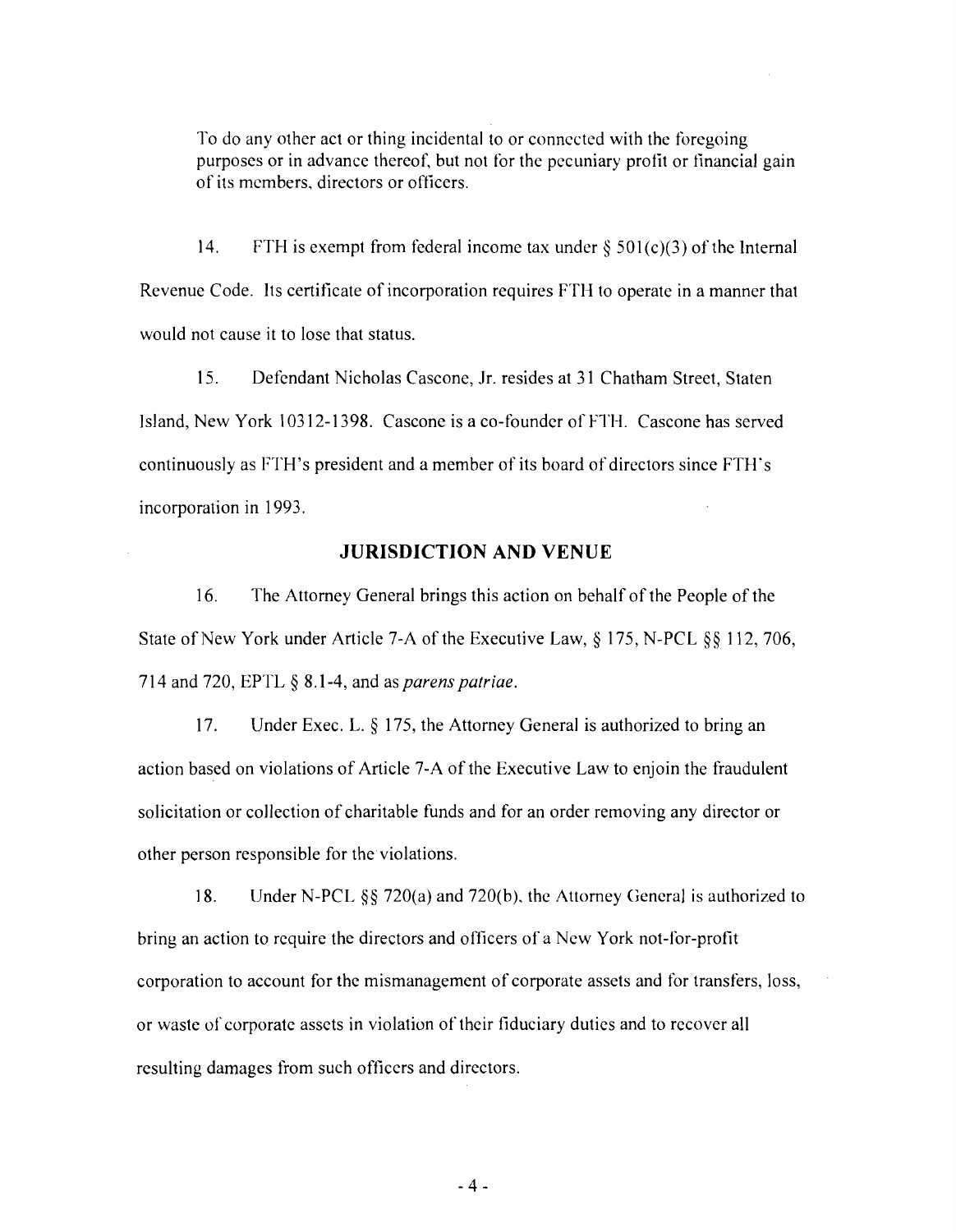19. Under N-PCL  $\S$ § 112(a)(4), 706(d) and 714(c), the Attorney General is authorized to seek removal of corporate officers and directors for cause, including violations of their tiduciary duties.

20. Under EPTL  $\S 8.1-4(m)$ , the Attorney General may institute appropriate proceedings to secure the proper administration of a not-for-profit corporation.

21. Under N-PCL  $\S 112(a)(1)$ , the Attorney General is authorized to bring an action to dissolve a not-for-profit corporation that has acted beyond its capacity or power, or to restrain it from carrying on unauthorized activities. Also, under N-PCL § 1101(a)(2), the Attorney General is authorized to bring an action to dissolve a corporation that has exceeded the authority conferred upon it by law, or has carried on, conducted or transacted its business in a persistently fraudulent or illegal manner.

22. Under N-PCL  $\S 112(a)(7)$ , the Attorney General is authorized to bring an action to enforce any right given under the N-PCL to an officer or director of a not-forprofit corporation. Accordingly, the Attorney General may bring an action for dissolution in accordance with N-PCL  $\S 1102(a)(2)(D)$ , which authorizes a director to petition for a judicial dissolution of a corporation where the "directors ... in control of the corporation have looted or wasted the corporate assets, have perpetuated the corporation solely for their personal benefit or have otherwise acted in an illegal, oppressive or fraudulent manner."

23. The Attorney General also has common law *parens patriae* authority to conserve charitable property and to protect the public from fraudulent solicitation.

 $-5 -$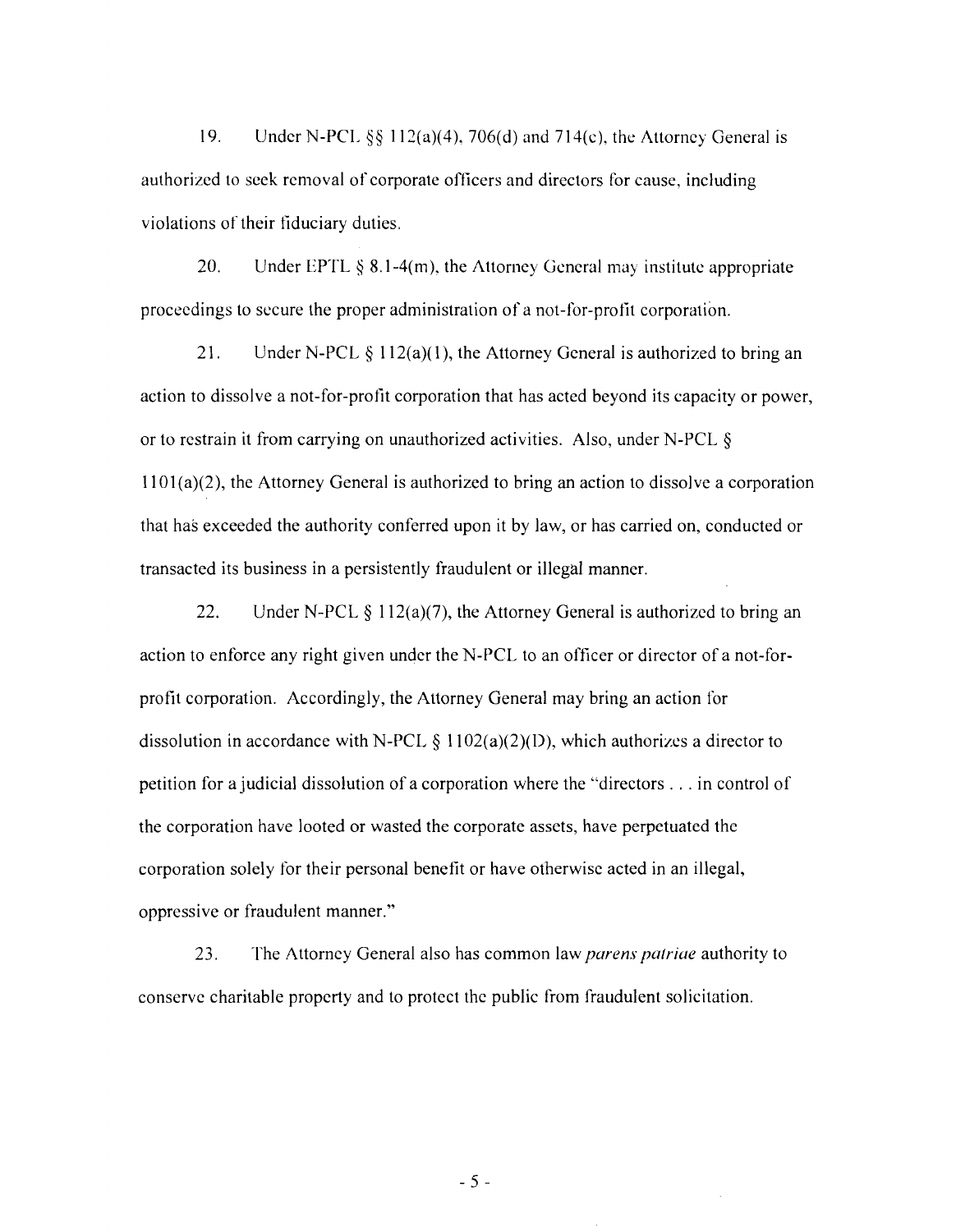24. Because the Attorney General maintains offices at 120 Broadway, New York, New York, venue is properly laid in New York County, as provided in CPLR § 503(a).

**FACTS UNDERLYING ALL CAUSES OF ACTION** 

## **I. The Nature and Scope of FTH's Operations**

25. Cascone created FTH over fifteen years ago and it has proved to be a lucrative business. Between 2002 and 2009, FTH's bank accounts show deposits of more than \$400,000.

26. Despite this substantial revenue, Cascone has refused to answer the most rudimentary questions about FTH's operations.

27. During his testimony with the OAG, Cascone was asked to identify the number of employees FTH employed between 2004 and 2009. He invoked his Fifth Amendment privilege.

28. Cascone also refused to answer questions about fundamental parts of FTH's car donation operation, such as:

• what phone numbers FTH used in its operations;

• how calls made to FTH were handled; and

what, if any, arrangements had for towing cars;

29. Cascone similarly refused to provide information about where the proceeds of any donations were spent. According to FTH's most recently filed (2007) tax return, FTH did not offer any direct services, but rather identified its primary exempt purpose as existing "[tJo donate proceeds from the sale of used automobiles to support the homeless and others."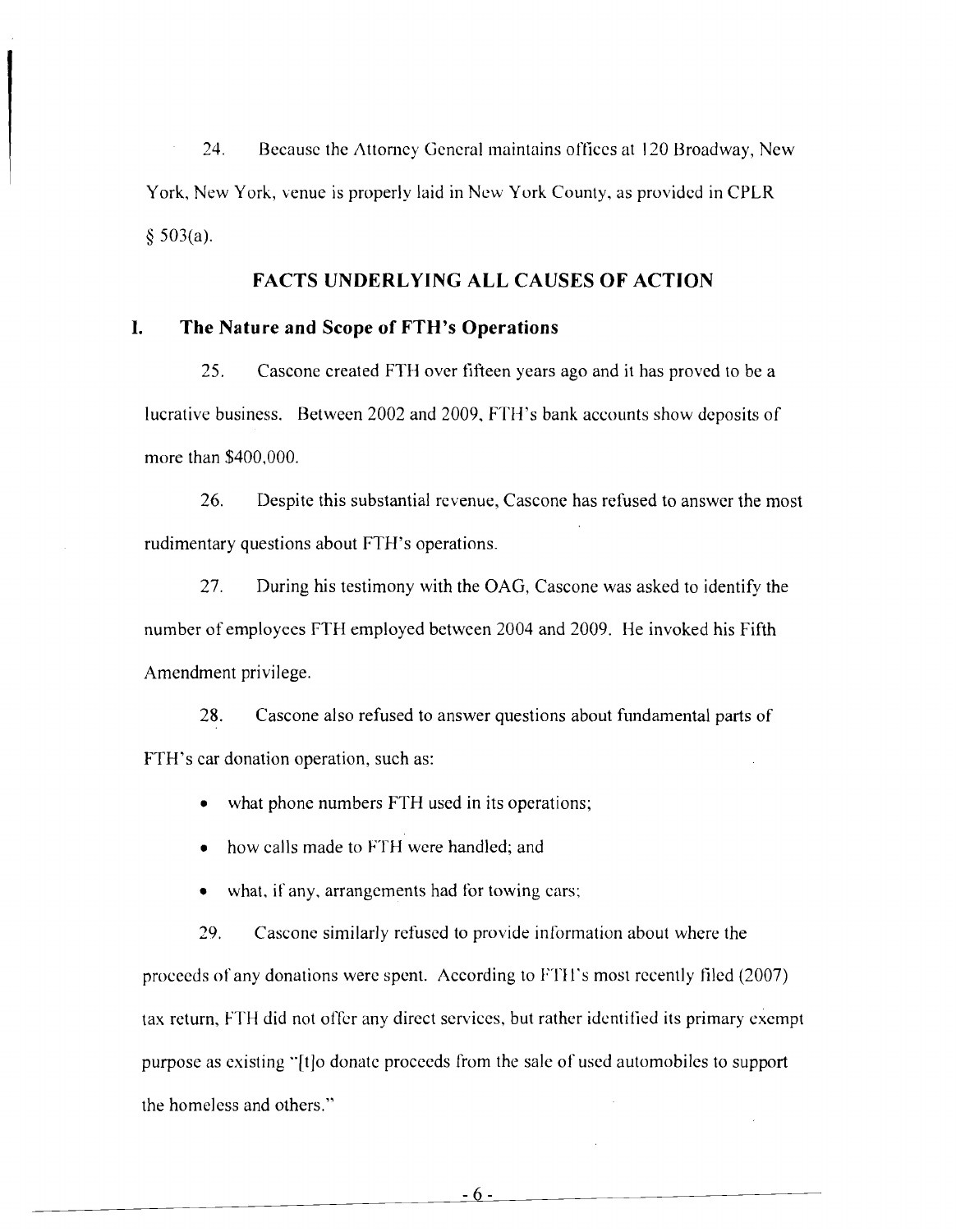30. Although Cascone signed FTH's 2007 annual report on the charity's IRS Form 990 stating FTH's purpose, he would not disclose any information about any services FTH may have provided or donations FTH may have made. Specifically, Cascone refused to answer:

- whether FTH operated a soup kitchen or a food pantry;
- whether FTH offered any type of direct services relating to feeding hungry individuals; and
- whether FTH made donations to other charitable organizations or to identify any such organizations;

# **II. FTH Has Obtained Donations Under False Pretenses**

31. In soliciting contributions from the public, FTI I has used a website, www. feedthehungryinc.org, to solicit donations that included misleading statements about the nature and amount of FTH 's charitable giving.

32. FTH's website included a representation that: "[w]ith your donations we have currently provided 83,262 meals in 2008 so far. Whether you donate an old car, SUY, or boat, your donation is greatly appreciated. Working with the New York City Rescue Mission founded in 1872 it is it the oldest mission in the U.S. [sic] Your vehicle donation can provide meals for the less fortunate we need your help now."

33. When Cascone was asked about the basis for the statement that FTH had provided 83,262 in meals in 2008, hc responded "1 invoke the Fifth Amendment."

34. Cascone similarly invoked his Filth Amendment privilege when he was asked how much money FTII donated to charity in 2008 in total.

 $-7-$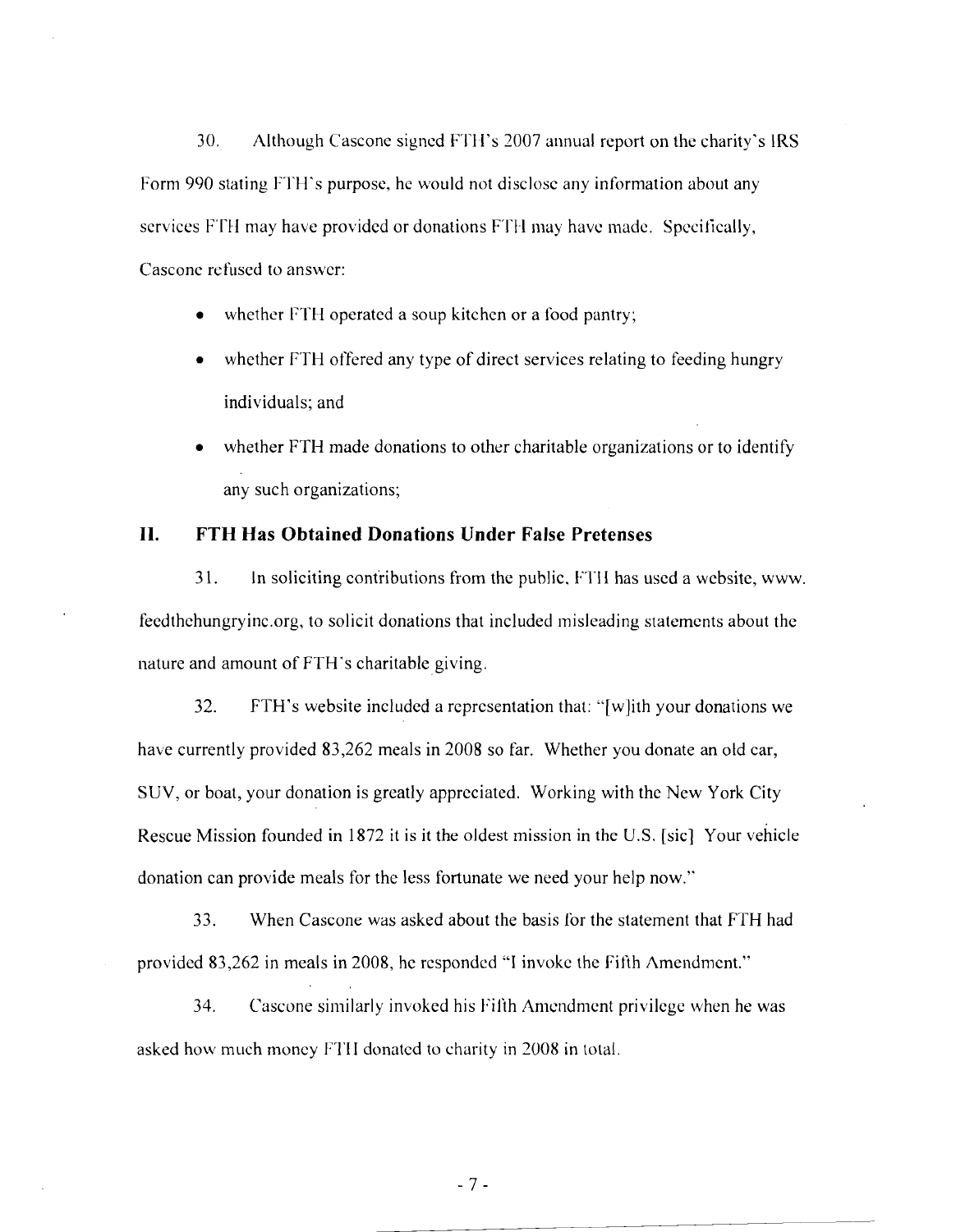35. FTH's bank records and the New York City Rescue Mission's (the "Rescue Mission") donation records show donations totaling \$1,400 from FTH to Rescue Mission in 2008. In 2008, the Rescue Mission's average cost per meal was \$1.99.

36. FTH's bank records show no additional donations to any charitable entity in 2008.

37. FTH's donation of \$1 ,400 to the Rescue Mission in 2008 was insufficient to have funded more than the more than 83,000 meals that cost just under \$166,000 to prepare.

38. In 2005, FTH's website included the following language:

"Feed The Hungry, Inc. in Brooklyn, New York, is a registered non-profit organization dedicated to helping the hungry. Our rescue mission benefits the welfare of the countless hungry men, women, and families in New York Metropolitan Area. The mission served over 270,000 meals last year."

39. This statement misleadingly suggests that the rescue mission was operated by FTH. Further, it suggests that FTH was responsible for funding and/or serving over 270,000 meals in 2004 or 2005.

40. FTH donated slightly more than \$2,000 to Rescue Mission in 2004 and nothing at all in 2005. Again, FTH's donations were insufficient to support the preparation of 270,000 meals.

41. FTB's bank records show no charitable donations at all in between 2005 and 2007.

42. In total, between 2002 and 2009, a period when FTH took in deposits of more than \$400,000, FTH made under \$7,900 in charitable donations.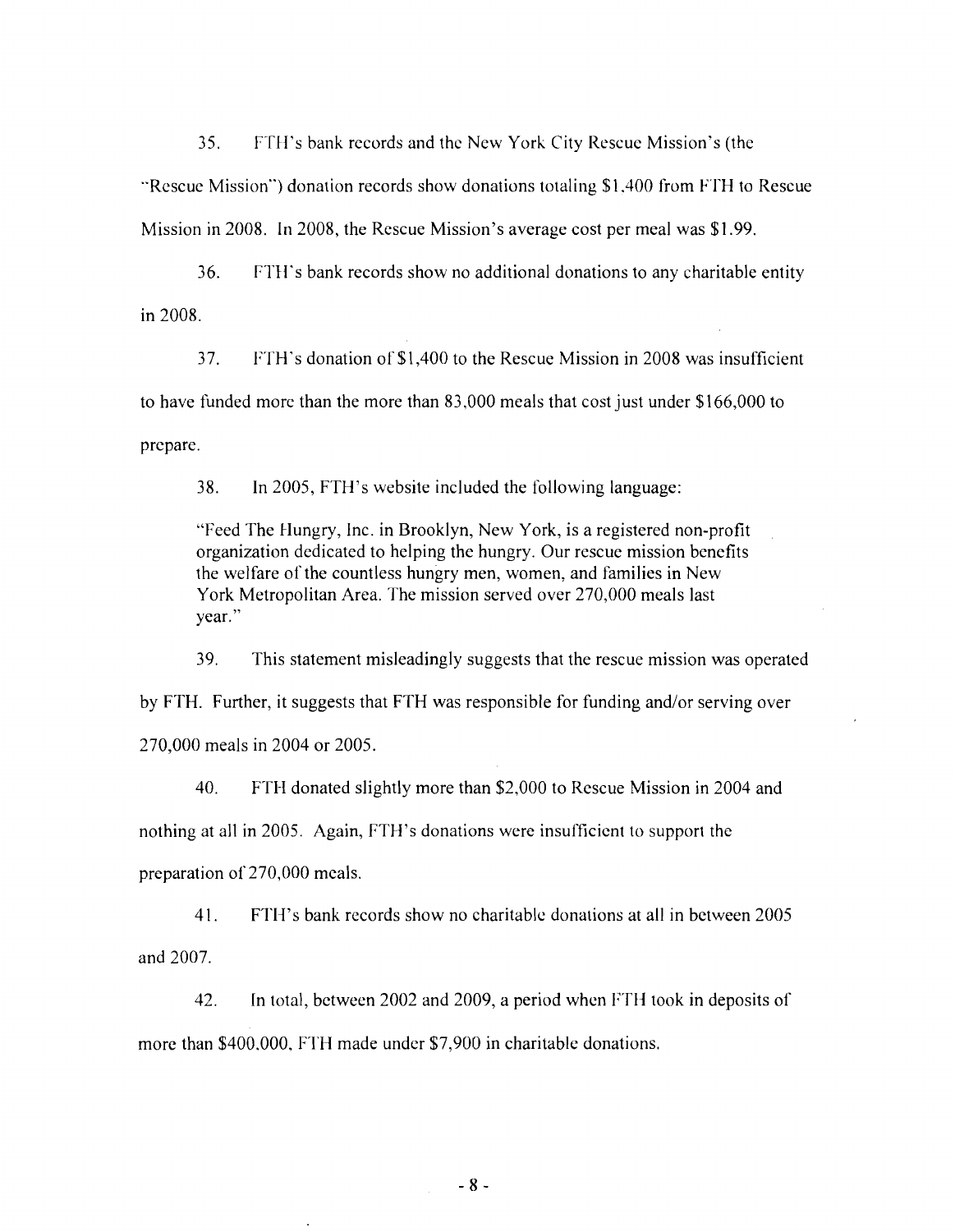43. FTH made the following false and misleading statements to encourage donations:

- Telling the public that FTH had, through its donations, funded more than 83,000 meals in 2008 when it had, at best, made donations sufficient to fund less than 1% of that number of meals;
- Stating that "Your vehicle donation can provide meals for the less fortunate" when, in fact, FTH made no charitable donations in 2005, 2006, and 2007.
- Stating, in the 2005 version of FTH's website, that "our rescue mission benefits" , the welfare of the countless hungry men, women, and families in New York Metropolitan Area. The mission served over 270,000 meals last year" when FTH did not operate a rescue mission and made donations in 2004 and 2005 sufficient to fund only a fraction of 270,000 meals.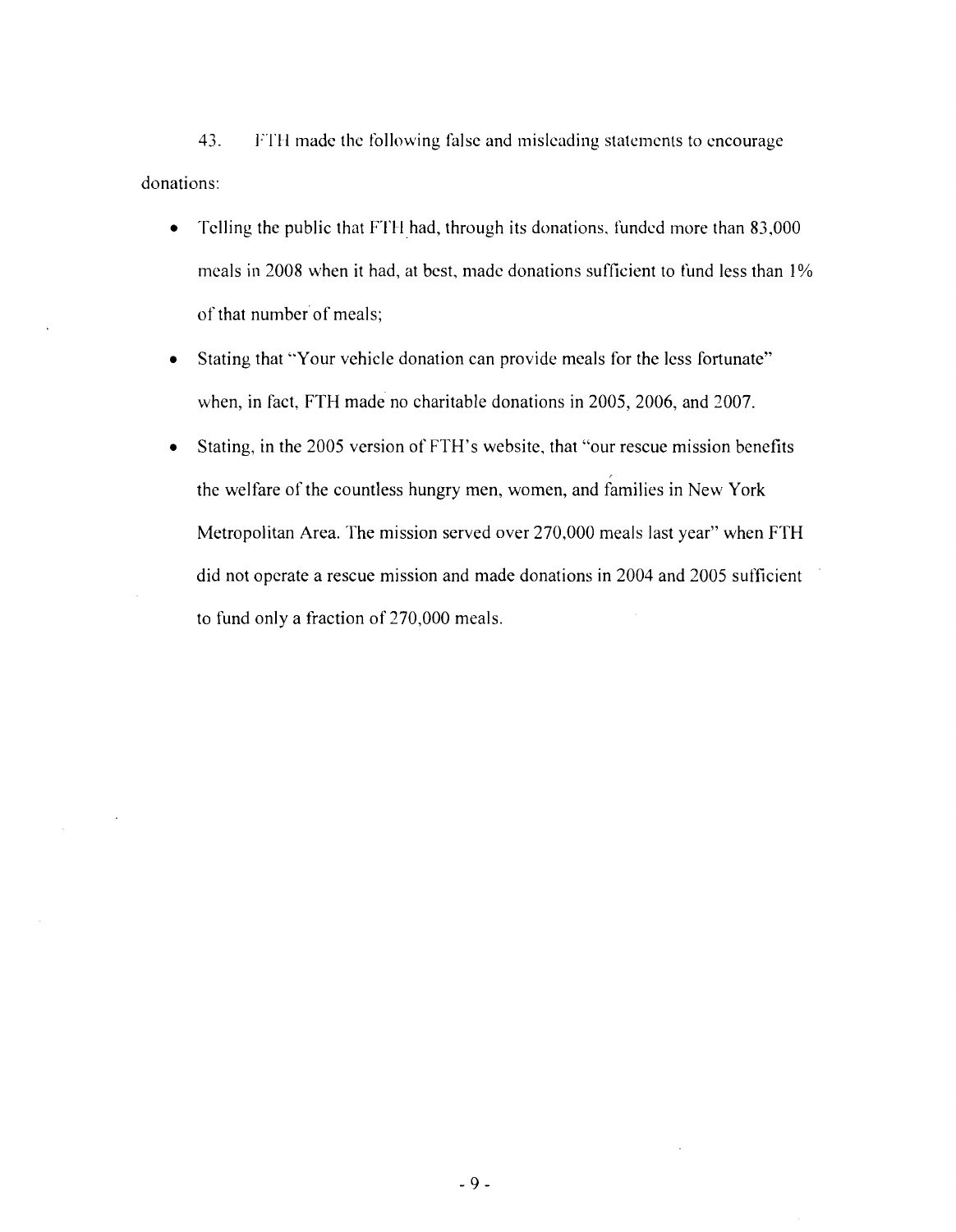## **III. Cascone Runs FTH Without Any Oversight or Accountability**

44. Cascone serves as FTH's only director, although N-PCL § 702 requires a minimum of three directors. There are no independent directors. FTH's tax returns since 2005 list no directors other than Cascone.

45. When asked about FTH's directors and any board meetings they may have held since 2004, Cascone testified as follows:

Q: Can you tell me the Directors who served at Feed the Hungry since 2004? A: I invoke the Fifth Amendment.

Q: Are there any outside Directors?

A: I invoke the Fifth Amendment.

Q: Is it fair to say there is no other Director besides you?

A: I invoke the Fifth Amendment.

Q: Is it fair to say that you didn't hold any board meetings from 2004 through present?

A: I invoke the Fifth Amendment.

46. **In** testimony before the GAG, Cascone elected to assert his Fifth

Amendment right when asked about FTH's IRS Form 990—a sworn annual filing purportedly containing FTH's financial and operating information— and would not even admit that it was his signature on both the IRS Form 990 and the accompanying form FTH filed with GAG for the years 2005, 2006 and 2007. Nor would he admit any role in preparing those documents.

47. In the absence of any board oversight, Cascone has been left to his own devices, with no independent monitoring of his actions.

#### **IV. Cascone Routinely Wastes and Misappropriate FTH Assets**

48. Cascone has failed to meet his fiduciary duties as an officer and director of FTH. Specifically, Cascone has treated FTH's assets as his own.

 $-10-$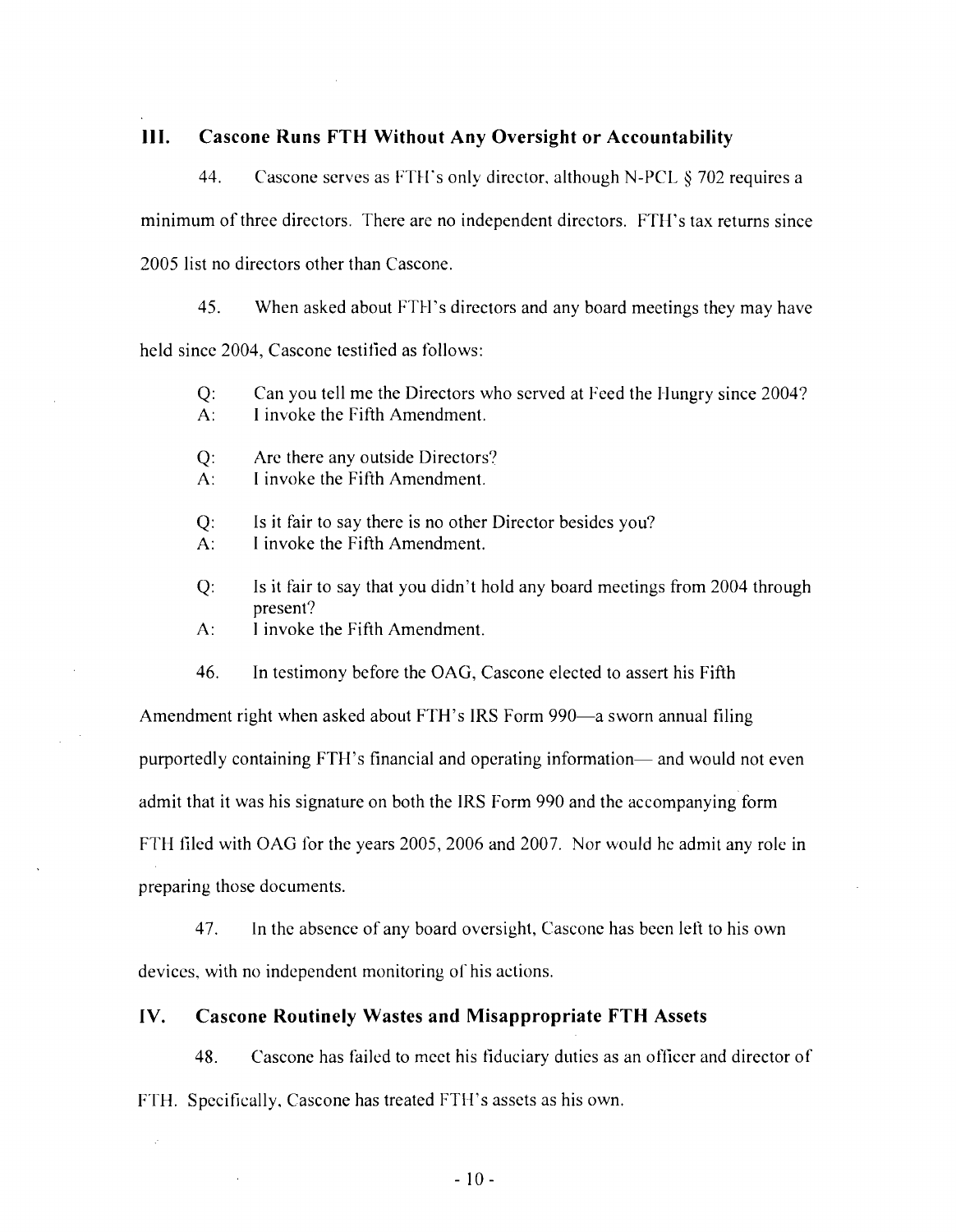49. Cascone repeatedly invoked his Filth Amendment privilege when he was

asked about his compensation or his use of FTII's assets for his personal benefit.

- Q: Did you ever draw any compensation from Feed the Hungry?
- A: I invoke the Fifth Amendment.
- Q: According to [FTH's tax returns], you did not draw compensation, correct?
- A: I invoke the Fifth Amendment.
- Q: Did you ever use any cash obtained in exchange for cars donated to Feed the Hungry for personal use?
- A: I invoke the Fifth Amendment.

50. Cascone was also unwilling to provide information about FTH's bank

accounts and who controlled those accounts.

- Q: Can you explain why Feed the Hungry had multiple bank accounts?
- A: I invoke the Fifth Amendment.
- Q: Can you tell me who had authority to deposit funds into the accounts?
- A: I invoke the Fifth Amendment.
- Q: Can you tell me who had the authority to withdraw funds from that account?
- A: I invoke the Fifth Amendment.
- 51. Asked whether any funds obtained by selling cars donated to FTH were

deposited into any bank accounts controlled by him, Cascone again asserted his Fifth

Amendment rights. Similarly, he refused to disclose whether any such funds were

deposited into any brokerage account or used to invest in real estate.

52. Cascone also invoked the Fifth Amendment when asked about

expenditures on FTII's American Express card.

- Q: Did you use this card [an American Express Platinum Business Card in the name of Feed the Hungry and NJ Cascone, Jr. for personal expenses? A: I invoke the Fifth Amendment.
-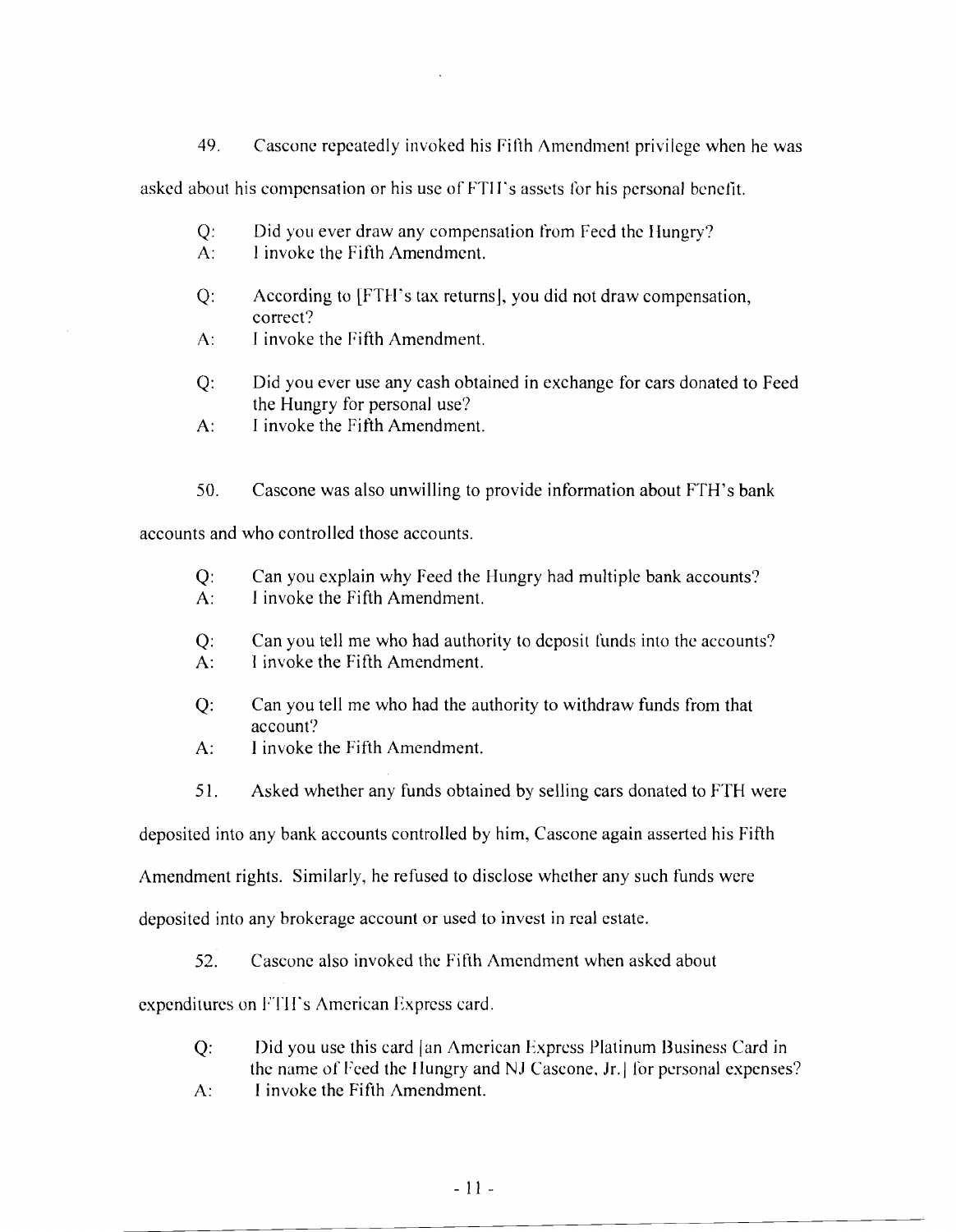53. In response to questions about FTI I funds being used to payoff

expenditures made on an American Express card held in the name of Cascone's wife,

Roberta Troyanos, Cascone again invoked his constitutional rights.

- Q: Can you tell me why Feed the Hungry would possibly pay any credit eard not held in the charity's name?
- A: I invoke the Fifth Amendment.
- Q: Can you tell me what steps, if any, were taken for preventing Feed the Hungry funds from being spent on personal items?
- A: I invoke the Fifth Amendment.
- 54. Cascone also refused to disclose any financial benefits he derived from

entities that did business with FTH.

- Q: Did you ... you personally, have financial interest in the towing operations [used by FTH]?
- A: I invoke the Fifth Amendment.
- 55. Similarly, Cascone was asked about FTll"s payments of Con Edison bills

for an account belonging to a for-profit company called Two Carrier's Towing, Inc.

- Q: Can you tell me why Feed the Hungry would be paying a Con Edison bill for a for profit organization?
- A: I invoke the Fifth Amendment.
- Q: Do you have any financial interest in Two Carrier's Towing, Inc.?
- A: I invoke the Fifth Amendment.
- Q: Does anyone in your family have any financial interest in Two Carrier's Towing, Inc.?
- A: I invoke the Fifth Amendment.
- 56. Cascone has treated FTH's funds as his own, thereby breaching his

fiduciary duty to the charity while wasting and misappropriating the charity's assets.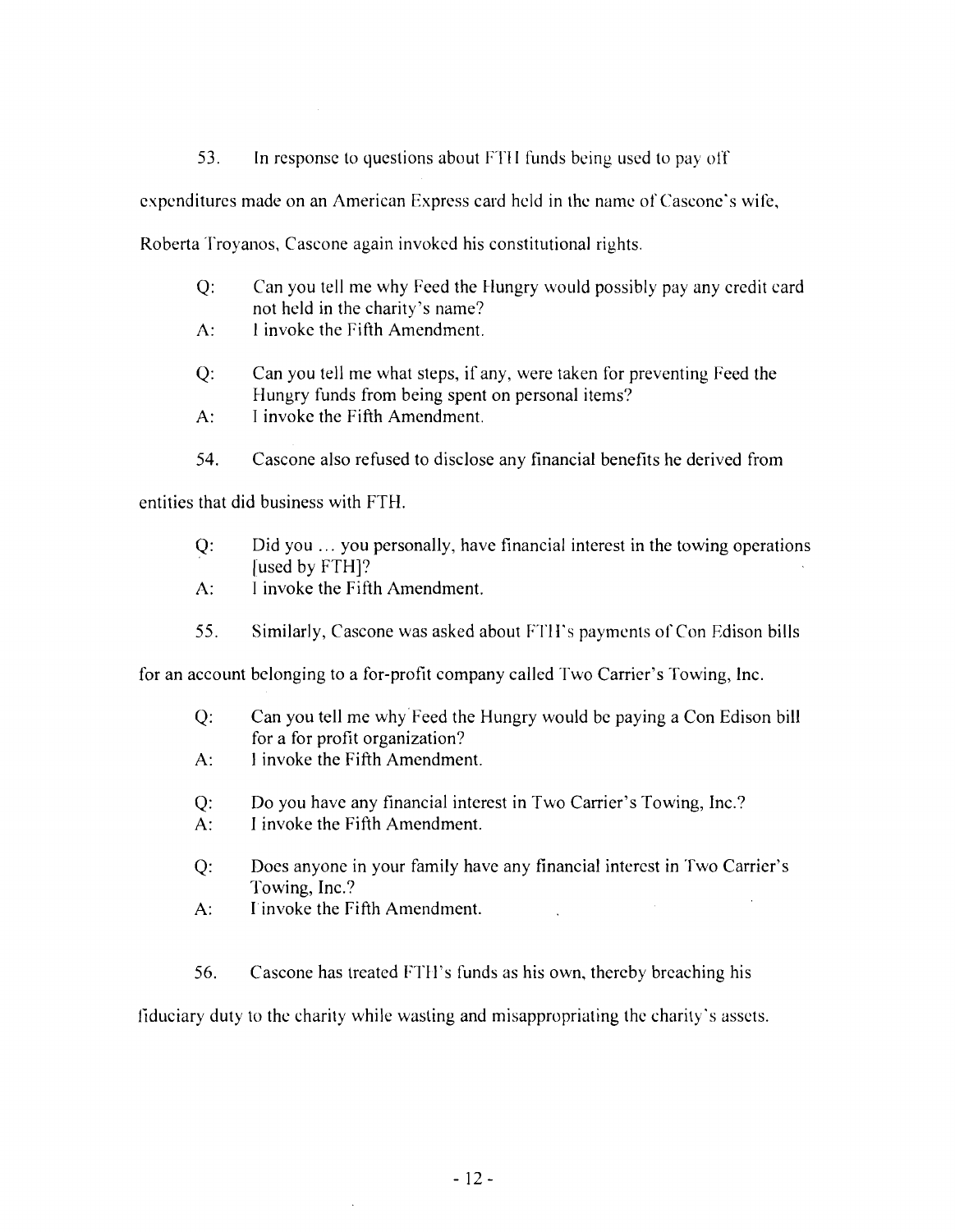**V. Cascone Failed to Maintain Adequate Books and Records to Document FTH's Revenue and Expenses** 

57. As FTH's sole director and officer, Cascone has not taken rudimentary steps to safeguard and properly administer FTH's charitable assets. Disposing of donated cars is frequently a cash business and FTI I has no procedures to ensure that donations and other revenues are properly recorded and deposited in FTll's bank account. Nor does FTH have procedures to ensure that revenues and expenses are properly documented and reported to GAG as required by New York law.

58. When asked questions about FTH's operations, Cascone asserted his Fifth Amendment privilege and refused to answer.

Q: Did Feed the Hungry maintain any books and records?

A: I invoke the Fifth Amendment.

59. Cascone refused to answer the number of cars that had been donated to

FTH in any year from 2004 to 2009, the vehicle identification numbers of donated cars,

or the identity of any donors.

60. Cascone also failed to keep records relating to the tax deductions

associated with donations.

- Q: Did you provide donors with receipts for tax deduction purposes?
- A: I invoke the Fifth Amendment.
- Q: Did you maintain copies [of receipts] or of any other records with respect to donors?
- A: I invoke the Fifth Amendment.
- Q: How did you determine the value of the donation?
- A: I invoke the Fifth Amendment.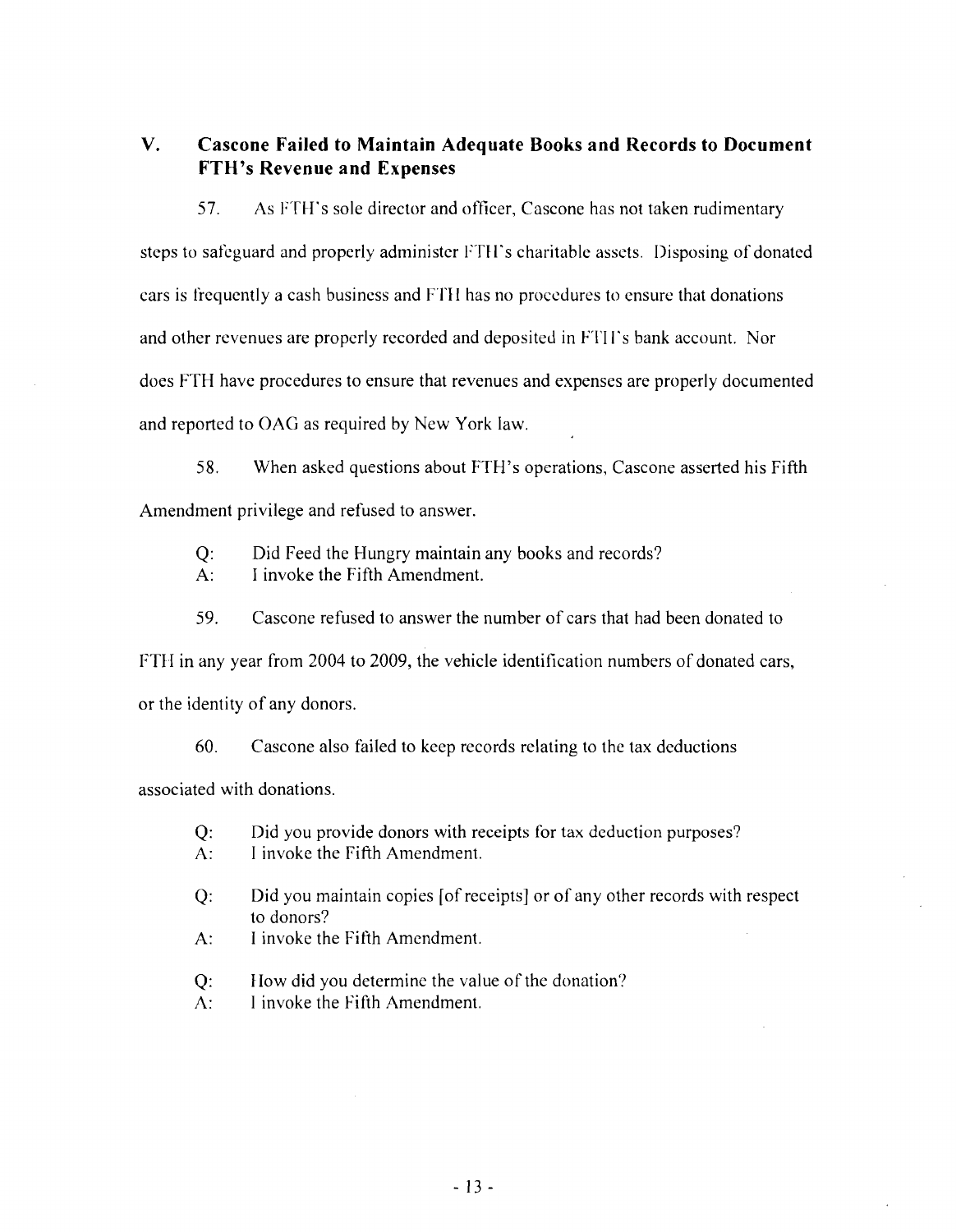61. Cascone refused to answer how many bank accounts FTH has used since 2004 or to disclose who had authority to make deposits and withdrawals from any FTH accounts.

62. Cascone invoked his Fifth Amendment privileges when asked about large cash deposits being made into FTH's bank accounts and the source of that cash.

63. Asked whether FTH maintained receipts or ledgers showing the source of cash that FTH received, Cascone again invoked the Fifth Amendment.

64. Asked if FTH took any steps to prevent charitable funds from being spent on personal items, Cascone again invoked the Fifth Amendment.

65. As a director and officer of FTH, Cascone has failed to provide even the most basic corporate and financial oversight required of fiduciaries. Cascone, among other things, has not:

- required any internal financial controls, including policies or procedures regarding access by Cascone and others to FTH's cash, checking accounts or other assets;
- required any reliable accounting system, including any system for accurately tracking revenues or expenses;
- adopted any policies and procedures relating to tracking and maintaining information relating to the vehicles donated to FTH including, but not limited to, (a) the name of the donor; (b) the make and model of the donated vehicle; (c) the amount and date that any charitable donation receipt was provided to any donor; (d) the means by which FTIl sold or otherwise disposed of the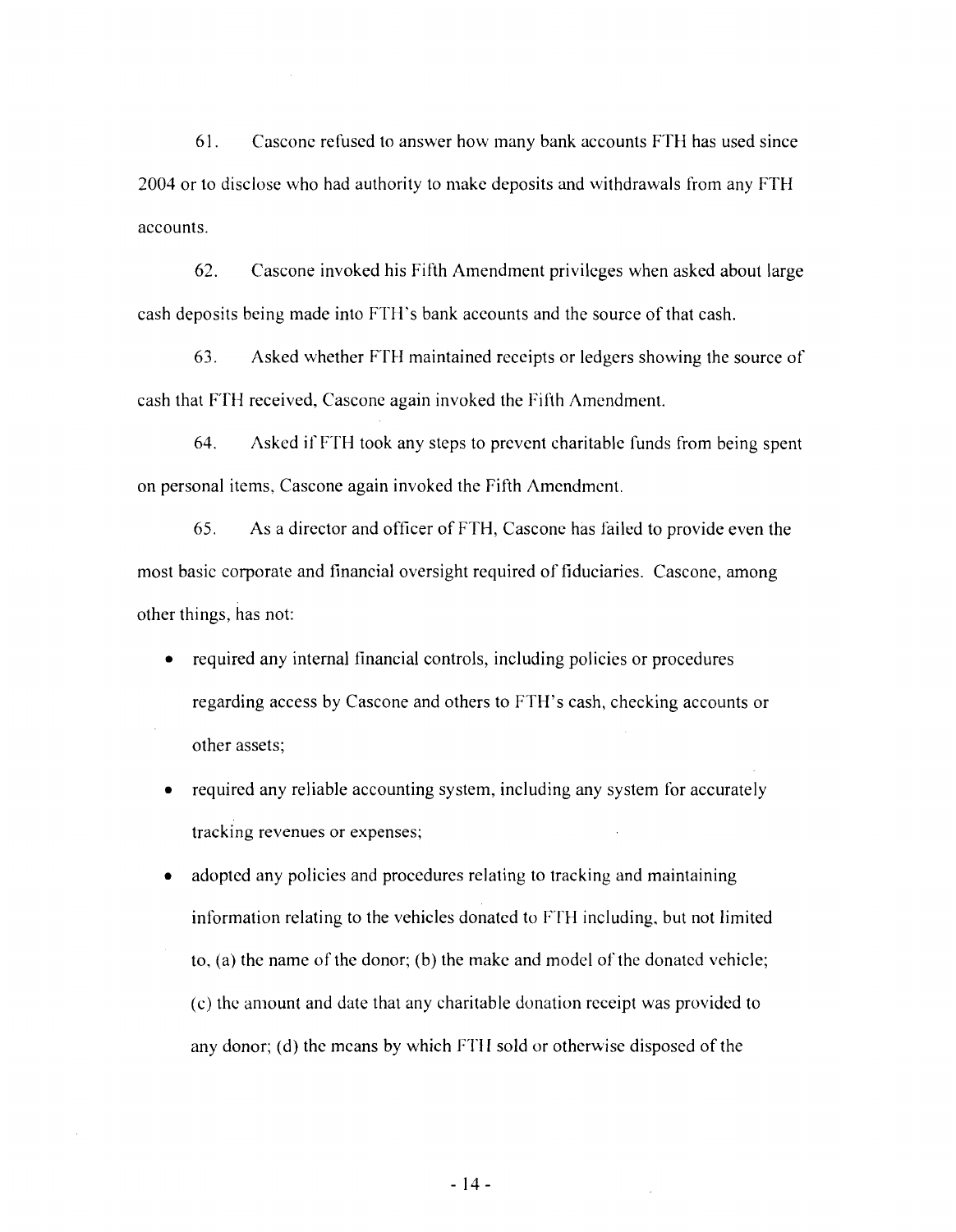vehicle; and (e) the cash or other receivable received by FTH in exchange for selling or otherwise disposing of the vehicle.

# FIRST CAUSE OF ACTION

# Scheme to Defraud - Exec. L.  $\S$ § 172-d & 175(2) (Against All Defendants)

66. The OAG repeats and re-alleges, as though fully set forth herein, all of the preceding paragraphs.

67. Defendants, and those acting in concert or participation with them or under their direction and control, have violated Exec. L.  $\S 172-d(2)$ , in that they have engaged in a fraudulent scheme in connection with charitable solicitations, including (a) obtaining money by false pretenses and representations; and (b) soliciting charitable contributions using materially false and misleading statements about the intended use of donated funds.

68. FTH and Cascone have violated Exec. L. § 172-d(3), in that they use and intend to use materially false or misleading advertising or promotional material in connection with solicitations for charitable purposes on the FTH website.

69. FTH and Cascone violated Exec. L. § 172-d(4), in that they fail to apply contributions in a manner substantially consistent with FTH's solicitations for charitable purposes and the purposes expressed in its registration statement.

70. Accordingly, FTH and Cascone should be enjoined from the solicitation and collection of charitable funds, as authorized by Exec. L.  $\S$  175(2)(a), (c) and (e).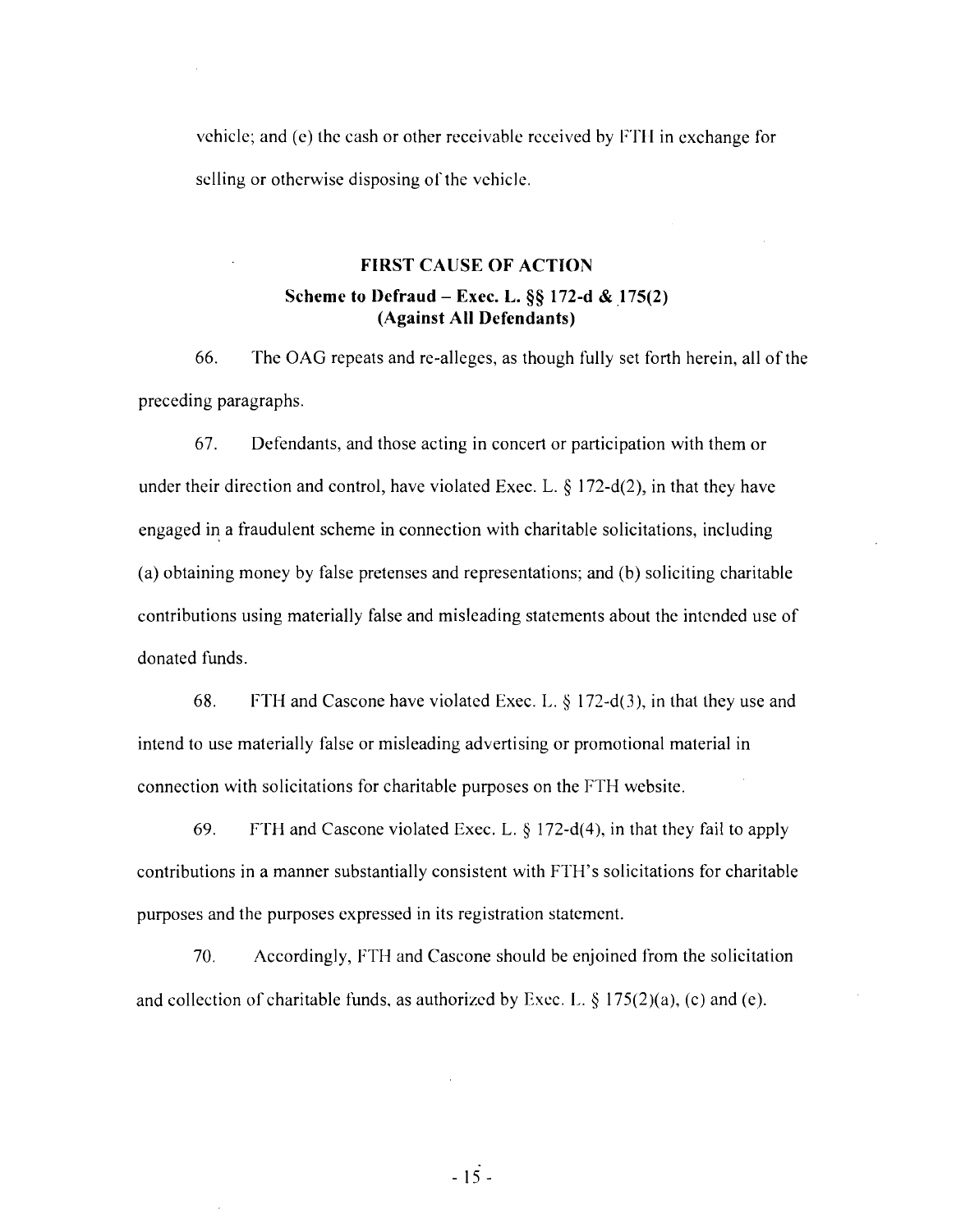# SECOND CAUSE OF ACTION 8reach of Fiduciary Duties - N-PCL §§ 717 & 720 (Against Cascone)

71. The OAO repeats and re-alleges, as though fully set forth herein, all of the preceding paragraphs.

72. Cascone has failed to discharge his duties as an officer and director of FTH with the degree of care, skill, prudence, diligence, and undivided loyalty required of them in that, among other things, he has: (a) allowed the diversion of funds from the FTH for his personal use of himself; (b) failed to establish any system for accurately tracking and accounting for FTH's revenues and expenses; (c) failed to establish any system of internal controls; (d) failed to ensure that FTH's operations adhere to the purposes set forth in its certificate of incorporation; and (e) failed to ensure the legal minimum number of directors to govern FTH.

73. By engaging in the foregoing, Cascone breached his fiduciary duties to FTH in violation of N-PCL  $\S 717$ . Accordingly, Cascone is liable under N-PCL §§ 720(a)(1)(A) and (a)(1)(B) to account for his conduct in the neglect and violation of his duties in the management and disposition of corporate assets, and for his conduct in transferring FTH assets to himself and others, and causing loss and waste of FTH corporate assets, and to pay restitution and damages to FTH.

#### THIRD CAUSE OF ACTION

## Distribution and Waste of Corporate Assets - N-PCL  $\S$ § 719(a)(1) &  $720(a)(1)(B)$  (Against Cascone)

74. The OAG repeats and re-alleges, as though fully set forth herein, all of the preceding paragraphs.

75. Cascone has diverted funds obtained in exchange for vehicles donated to FTH for his personal use.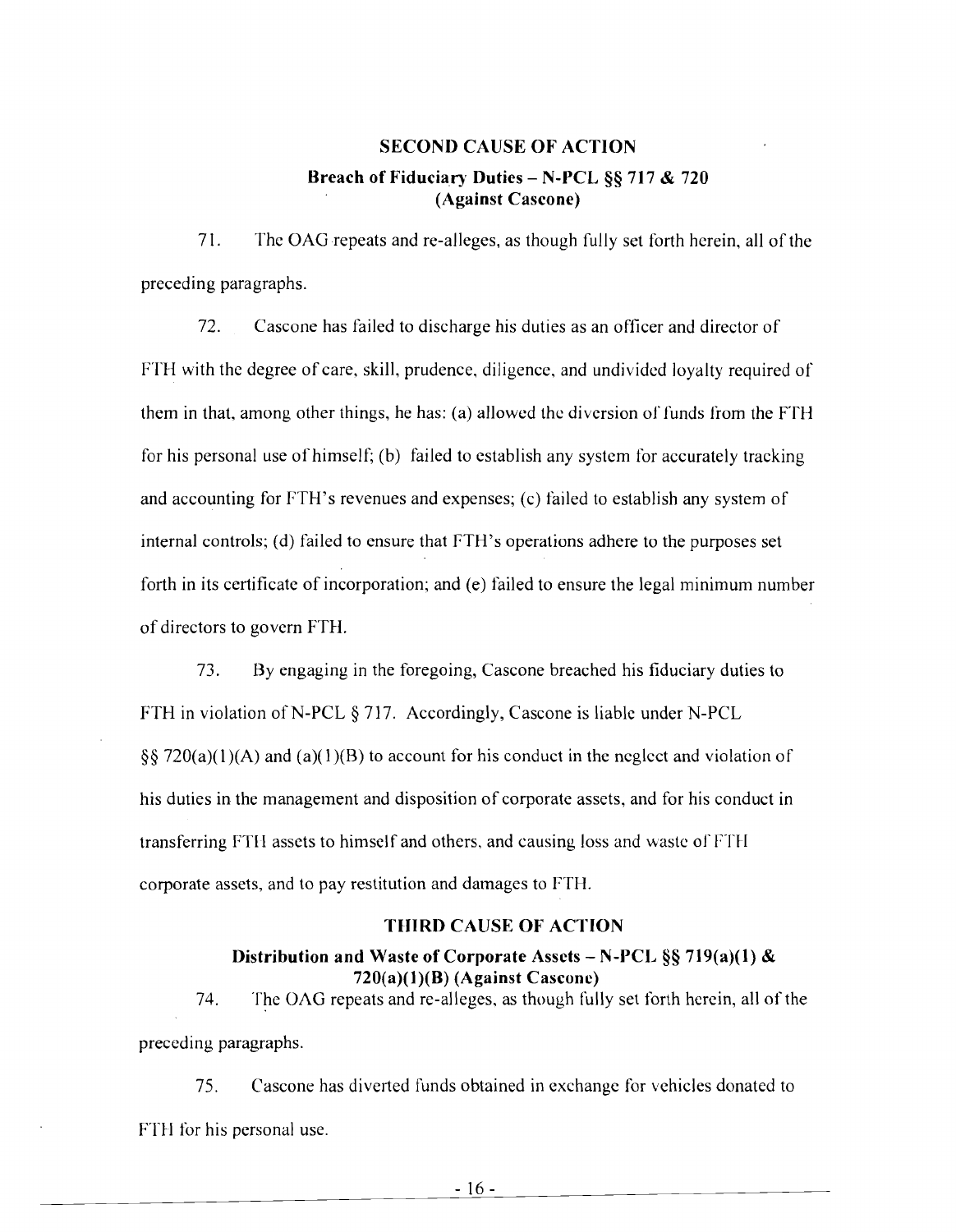76. Accordingly. Cascone has caused loss and waste of F'fH corporate assets and acquired FTH corporate assets for himself, rendering him liable to FTH under N-PCL §§ 719(a)(1) and 720(a)(1)(B) to account for his misconduct.

#### FOURTH CAUSE OF ACTION

## Actions Contrary to Law and Certificate of Incorporation N-PCL §§ 102 & 515 (Against All Defendants)

77. The OAG repeats and re-alleges, as though fully set forth herein, all of the preceding paragraphs.

78. FTH, at the direction of Cascone, has exceeded the authority conferred upon it by law, and acted beyond its capacity or power as provided by law and its certificate of incorporation. in that, among other things. FTH (a) conducts activities for pecuniary profit or financial gain, in violation of N-PCL  $\S$  102(a)(5)(1); (b) distributes income and profits, in violation of N-PCL  $\S$ § 102(a)(5)(2) and 515; and (c) engages in private inurement, in violation of N-PCL  $\S$ § 102(a)(5)(2) and FTH's certificate of incorporation.

79. Accordingly, FTH and Cascone should be enjoined pursuant to N-PCL §§ 112(a)(1) and 112(a)(3) from soliciting funds from the public and from accessing, using or distributing FTH assets.

#### FIFTH CAUSE OF ACTION

## Conduct Necessitating Removal of Officers and Directors N-PCL §§ 706 & 714 (Against Cascone)

80. The OAG repeats and re-alleges. as though fully set forth herein, all of the preceding paragraphs.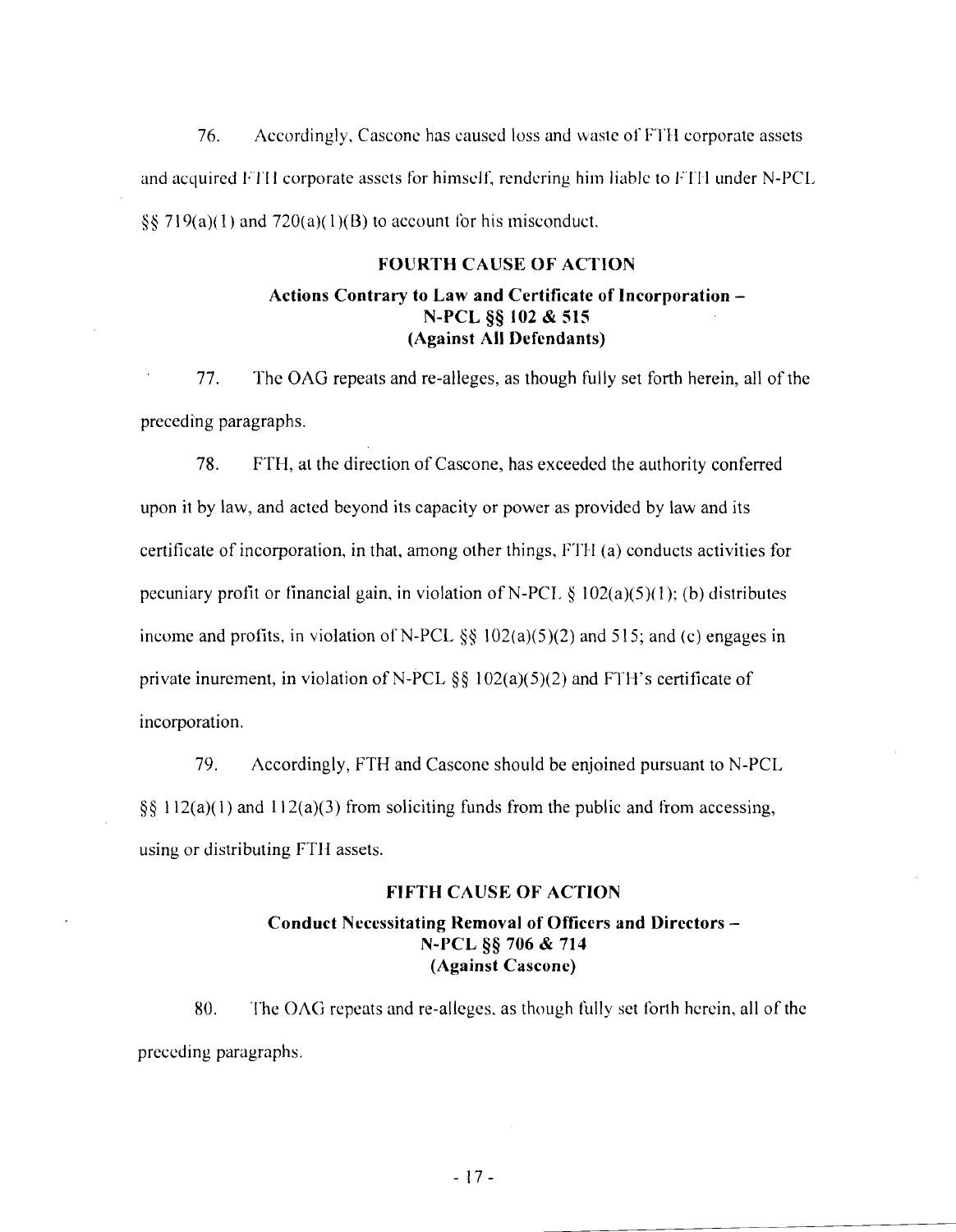81. Cascone has, among other things, consistently and repeatedly (a) breached his fiduciary obligations as an officer and director of FTH; (b) caused loss and waste of FTH charitable assets, for his own personal gain; (c) consistently and repeatedly made, and caused to be made, solicitation statements that are materially false and misleading; (d) consistently and repeatedly failed to apply solicited funds in conformity with FTH's charitable purposes; (e) failed to ensure that FTH maintains complete and correct books and records; and (t) consistently and repeatedly caused FTll to act outside the authority granted to it by the N-PCL and its'certificate of incorporation.

82. Accordingly, Cascone should be removed for cause as a director and officer of FTH, and permanently barred from re-election under N-PCL §§ 706(d) and 714(c).

#### SIXTH CAUSE OF ACTION

# Failure to Properly Administer Charitable Assets - EPTL § 8-1.4 (Against Cascone)

83. The GAG repeats and re-alleges, as though fully set forth herein, all of the preceding paragraphs.

84. As a director and officer of FTH, Cascone is a trustee under EPTL  $\S$  8- $1.4(a)$ , responsible for the proper administration of FTH's charitable assets. Cascone has failed to properly administer FTH's charitable assets in that he has failed to institute and maintain procedures to account for FTH's total revenues, failed to maintain proper accounting records, failed to institute financial controls, and failed to keep accurate books and records. Cascone has failed to properly administer FTl 1"s charitable assets in that he has misappropriated funds from the FTH for their personal use. Cascone should be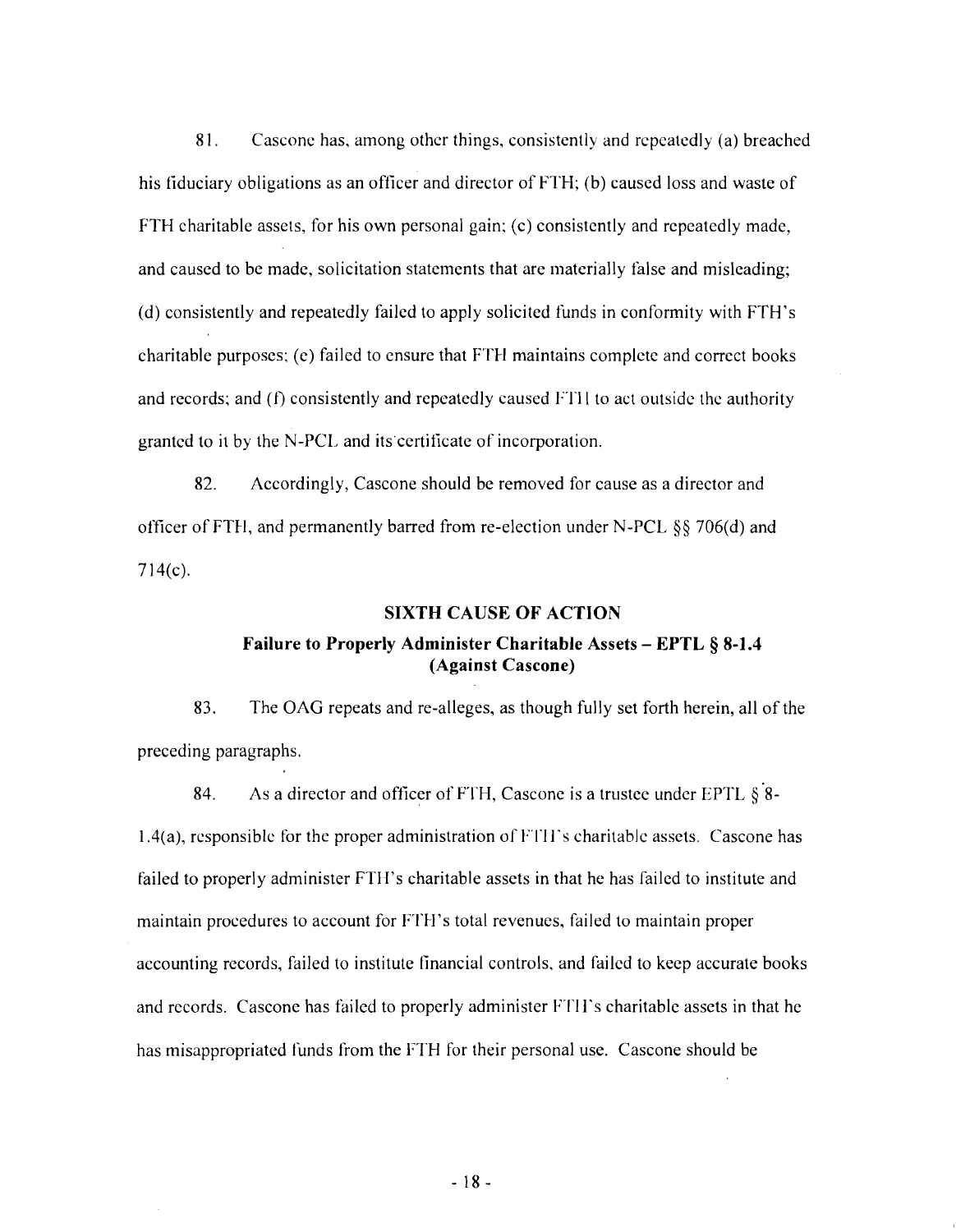removed as trustee of FTH, and ordered to account for his failure and to provide · restitution to FTH.

#### SEVENTH CAUSE OF ACTION

# Dissolution under N-PCL  $\S$ § 112(a)(1) & 1101(a)(2) for Exceeding Authority Conferred by Law, Violating Certificate of Incorporation, and Engaging in Private Inurement (Against FTH)

85. The OAG repeats and re-alleges, as though fully set forth herein, all of the preceding paragraphs.

86. FTH has exceeded the authority conferred upon it by law, and acted beyond its capacity or power as provided by law and its certificate of incorporation, in that, among other things, FTH (a) conducts activities for profit or gain, in violation of N-PCL § 102(a)(5)(1); (b) distributes income and profits, in violation of N-PCL §§ 102(a)(5)(2) and 515; and (c) engages in private inurement, in violation of N-PCL  $\S$  102(a)(5)(2) and its certificate of incorporation.

87. Accordingly, the corporation should be dissolved pursuant to N-PCL  $\S$ § 112(a)(1) and 1101(a)(2) and its remaining assets and future assets, if any, applied to charitable uses consistent with FTH's mission, as authorized by N-PCL  $\S\S$  1115(a) and  $1008(a)(15)$ .

#### EIGHTH CAUSE OF ACTION

## Dissolution under N-PCL § 1101(a)(2) For Persistently Fraudulent Business Conduct (Against FTH)

88. The OAG repeats and re-alleges, as though fully set forth herein. all of the preceding paragraphs.

89. FTII has conducted its business in a persistently fraudulent and illegal manner, in that FTII has, among other things, persistently made false and misleading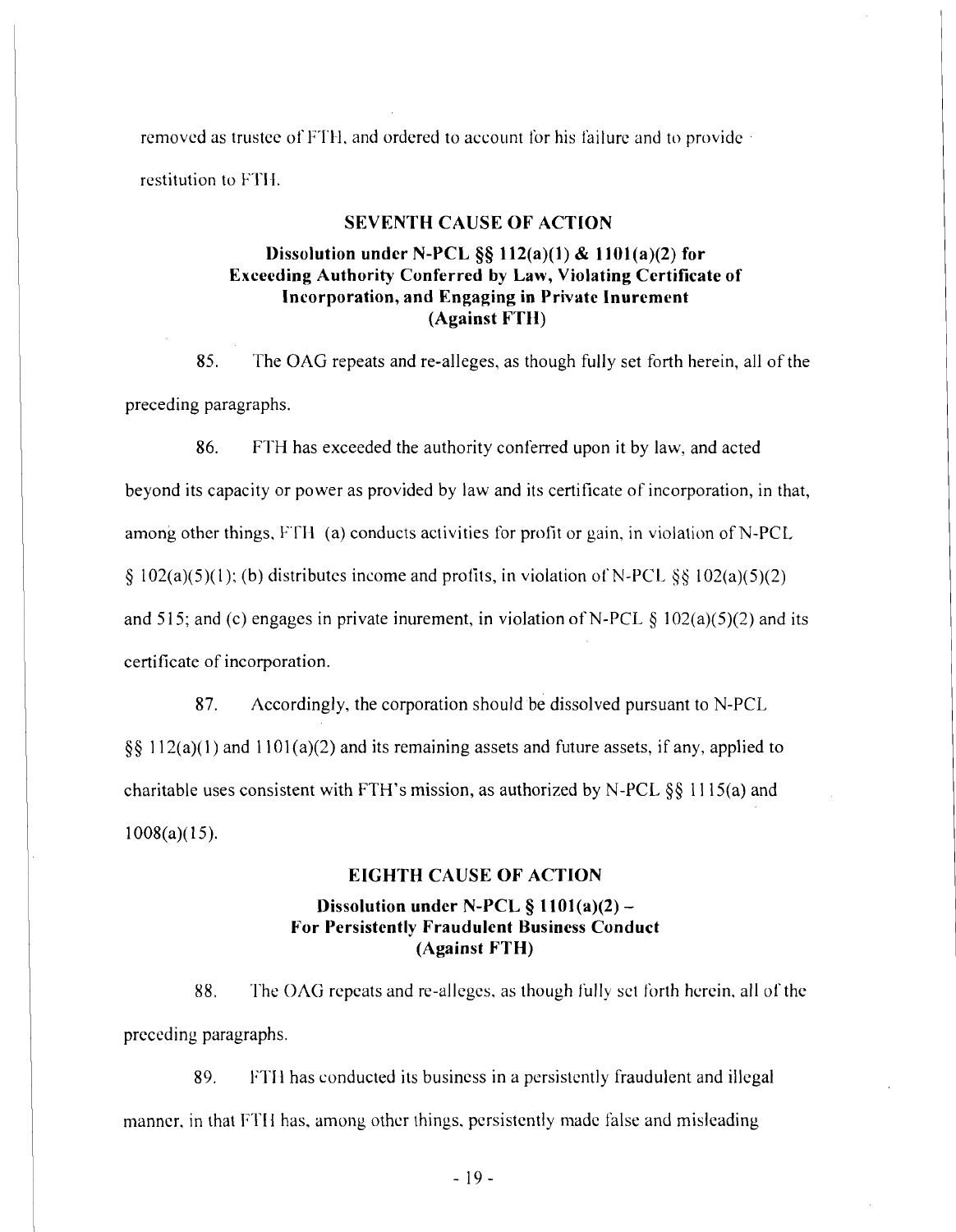solicitation statements to the public in violation of Exec. L.  $\S 172-d(2)-(4)$ ; and (b) persistently engaged in ultra vires acts.

90. Accordingly, the corporation should be dissolved pursuant to N-PCL  $\S 1101(a)(2)$  and its remaining assets and future assets, if any, applied to charitable uses consistent with FTH's mission, as authorized by N-PCL  $\S$ § 1115(a) and 1008(a)(15).

## NINTH CAUSE OF ACTION

# Dissolution under N-PCL  $\S$ § 112(a)(7) & 1102 for Wasting of Corporate Assets and Perpetuation of Corporation Solely for Personal Benefit (Against All Defendants)

91. The OAG repeats and re-alleges, as though fully set forth herein, all of the preceding paragraphs.

92. Under N-PCL § 112(a)(7), the Attorney General may maintain an action to "enforce any right given under this chapter to  $\dots$  a director or an officer of a Type B  $\dots$ corporation." Under N-PCL  $\S$  1102(a)(2)(D), any director of a not-for-profit corporation may petition the court for judicial dissolution where "the directors ... in control of the corporation have looted or wasted the corporate assets, have perpetuated the corporation solely for their personal benefit, or have otherwise acted in an illegal, oppressive or fraudulent manner."

93. Cascone, as the director in control of FTH, has wasted its corporate assets, perpetuated the corporation for his personal benefit and otherwise acted in an illegal, oppressive or fraudulent manner.

94. Accordingly, FTH should be dissolved in accordance with N-PCL  $\S$ § 1102(a)(2)(D) and 112(a)(7) and its remaining assets and future assets, if any, applied to

 $-20-$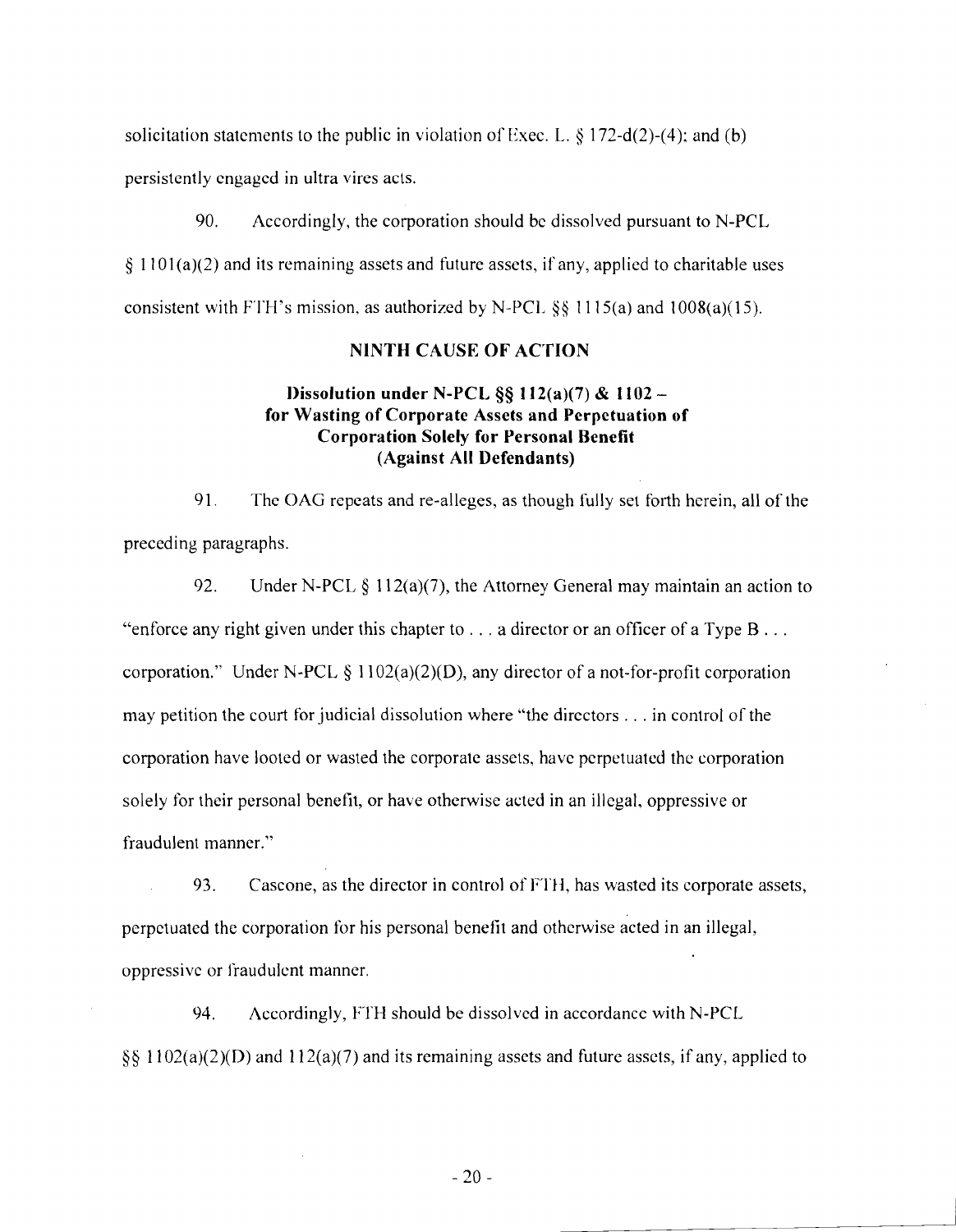charitable uses consistent with the FTH mission pursuant to N-PCL  $\S$ § 1115(a) and  $\leq$  1008(a)(15).

## **PRAYER FOR RELIEF**

Plaintiff demands judgment against Defendants as follows:

A. Enjoining Defendants FTB and Cascone, and all other persons acting or claiming to act on 17TH's behalf or in concert or participation with it, from soliciting charitable contributions from the public;

B. Enjoining Cascone, and all other persons acting or claiming to act on their behalf or in concert or participation with them, from accessing, using, or distributing FTH funds or other assets, including but not limited to FTH's intellectual property;

C. Removing Cascone as an officer, director, trustee or equivalent position of FTH or any other not-for-profit corporation in the future;

D. Holding Cascone liable for his waste and misappropriation of FTH assets, in an amount to be determined at trial;

E. Dissolving FTH, with its remaining assets and any future assets, to be transferred to charitable uses consistent with FTH's mission; and

17. Granting such other and further relief as is just and proper.

Dated: June 15, 20 I0 New York, New York ANDREW M. CUOMO

Attorney General of the State of New York

 $Bv$ :  $y: \longrightarrow \mathbb{W} \setminus V \cup \mathbb{Y}$ NATHAN REILLY *Assistant Attorner* General Office of the Attorney General

120 Broadway New York, New York 10271 (212) 416-8860